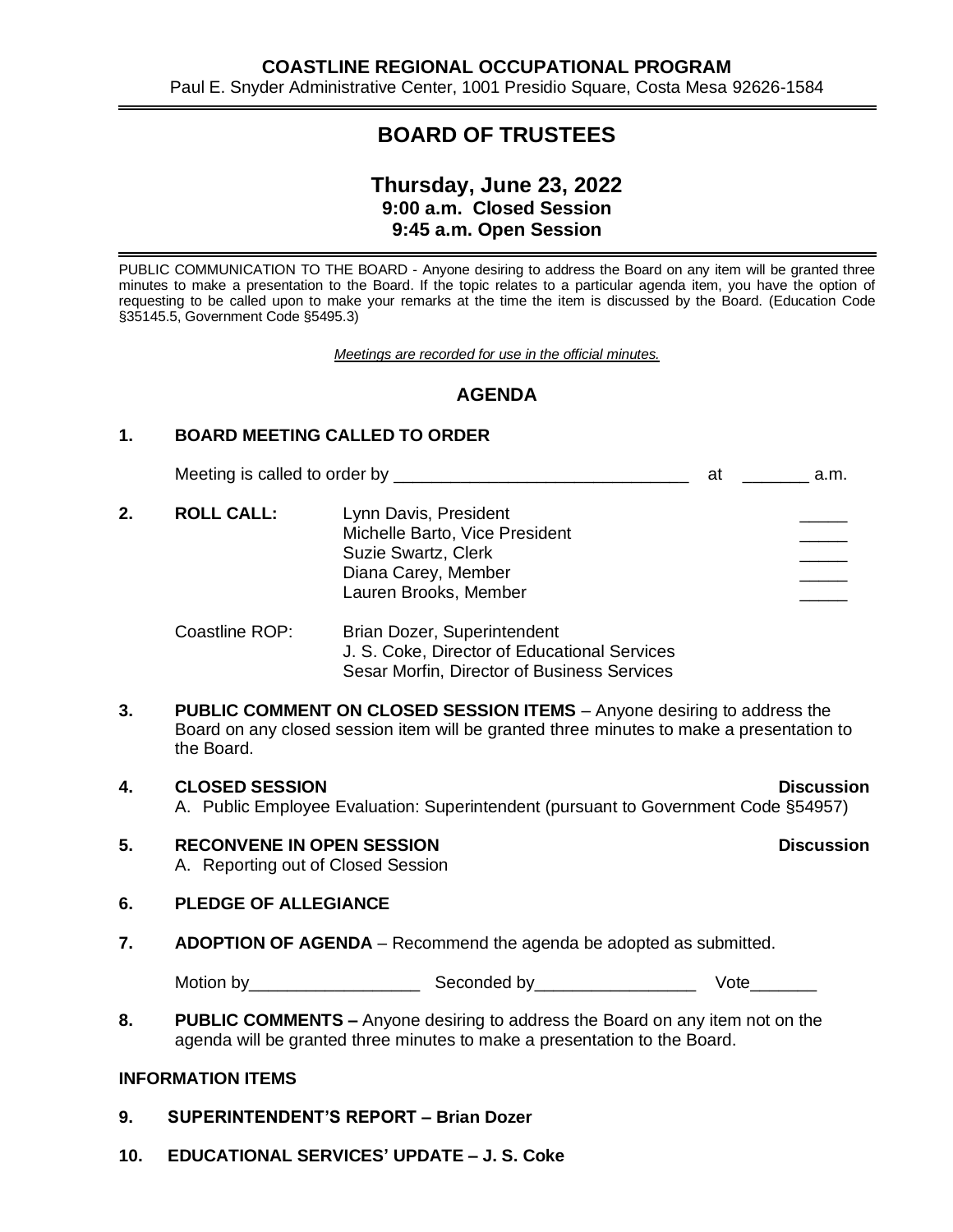# **DISCUSSION/ACTION ITEMS**

| 11. | <b>AB 361- Brown Act Amendment</b><br>According to AB 361, it is recommended the Board continue<br>to meet in person unless (1) state or local health officials have<br>imposed or recommended measures to promote social distancing<br>or (2) the legislative body has determined by a majority vote that<br>meeting in person would present an imminent risk to the health or safety<br>of the attendees. |                          | <b>Discussion/Action</b>    |
|-----|-------------------------------------------------------------------------------------------------------------------------------------------------------------------------------------------------------------------------------------------------------------------------------------------------------------------------------------------------------------------------------------------------------------|--------------------------|-----------------------------|
|     |                                                                                                                                                                                                                                                                                                                                                                                                             |                          | Vote                        |
| 12. | Public Hearing - 2022-2023 Proposed Budget                                                                                                                                                                                                                                                                                                                                                                  |                          |                             |
| 13. | 2022-2023 Proposed Budget - Recommend the Board<br>approve the budget for the 2022-2023 fiscal period with<br>estimated actuals for 2021-2022.                                                                                                                                                                                                                                                              | <b>Discussion/Action</b> |                             |
|     |                                                                                                                                                                                                                                                                                                                                                                                                             |                          | Vote                        |
| 14. | 2022-2023 Interagency Agreements for ROP Services<br>Recommend the Board approve the Appendix A and<br>Schedule of Classes for Huntington Beach Union High<br>School District, Irvine, Newport-Mesa, Saddleback Valley,<br>and Tustin Unified School Districts.                                                                                                                                             |                          | <b>Discussion/Action</b>    |
|     |                                                                                                                                                                                                                                                                                                                                                                                                             |                          | $Vote$ <sub>_________</sub> |
| 15. | <b>BERT Workplace Safety Solutions - Recommend</b><br>the Board approve the agreement with BERT Workplace<br>Safety Solutions.                                                                                                                                                                                                                                                                              |                          | <b>Discussion/Action</b>    |
|     |                                                                                                                                                                                                                                                                                                                                                                                                             |                          | $Vote$ <sub>_________</sub> |
| 16. | <b>Board Meeting Date/Time Changes</b>                                                                                                                                                                                                                                                                                                                                                                      |                          | <b>Discussion/Action</b>    |
|     |                                                                                                                                                                                                                                                                                                                                                                                                             |                          | Vote                        |
| 17. | 2022-2023 School Calendar - Recommend the Board<br>approve the 2022-2023 school calendar as presented.                                                                                                                                                                                                                                                                                                      |                          | <b>Discussion/Action</b>    |
|     |                                                                                                                                                                                                                                                                                                                                                                                                             |                          | Vote                        |
|     | <b>RESOLUTION CONSENT CALENDAR</b>                                                                                                                                                                                                                                                                                                                                                                          |                          | <b>Action</b>               |

All matters listed under the Resolution Consent Calendar are considered by the Board to be items that will be enacted by the Board in one motion. There will be no discussion of these items prior to the time the Board votes on the motion unless members of the Board or staff request specific items be discussed and or removed from the Resolution Consent Calendar. It is recommended the Board approve:

**18.** Resolution No. 10/2021-2022: Fund 20 closure

**19.** Resolution No. 11/2021-2022: Budget adjustment

**20.** Resolution No. 12/2021-2022: Budget transfer

**21.** Resolution No. 13/2021-2022: End-of-Year transfers

Motion by\_\_\_\_\_\_\_\_\_\_\_\_\_\_\_\_\_\_ Seconded by\_\_\_\_\_\_\_\_\_\_\_\_\_\_\_\_\_